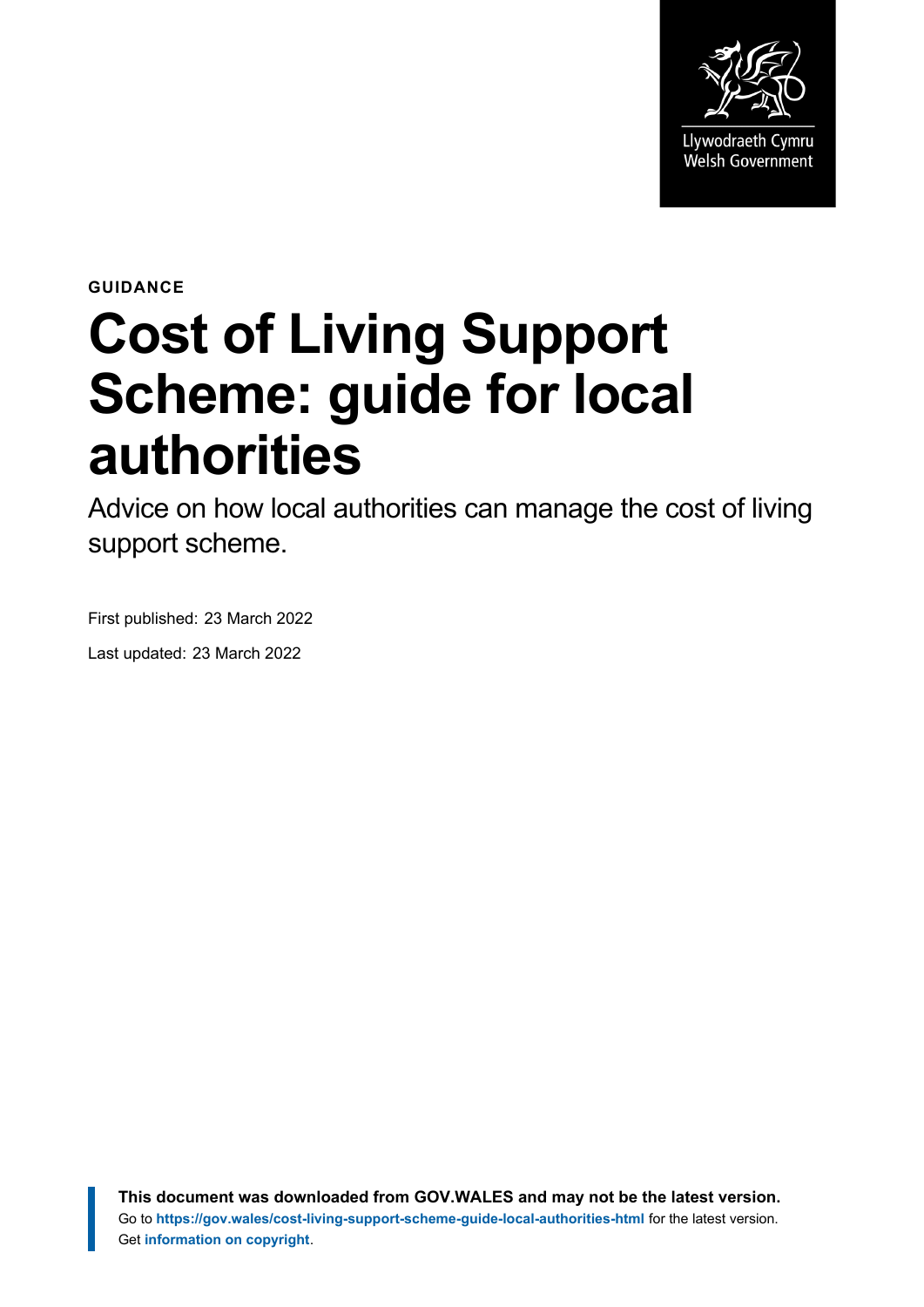# **Contents**

| <b>Purpose</b>                                                               |
|------------------------------------------------------------------------------|
| <b>Overview</b>                                                              |
| <b>Eligibility for payments: Cost of Living Support Scheme</b>               |
| <b>Eligibility for payments: Discretionary Cost of Living Support Scheme</b> |
| <b>Process</b>                                                               |
| <b>Verification requirements</b>                                             |
| <b>Decisions, payments and appeals</b>                                       |
| <b>Funding and projected demand</b>                                          |
| <b>Records to be kept by Welsh authorities</b>                               |
| <b>Privacy notices</b>                                                       |
| <b>Monitoring and evaluation</b>                                             |
| <b>Escalation of queries</b>                                                 |
| <b>Frequently asked questions</b>                                            |
|                                                                              |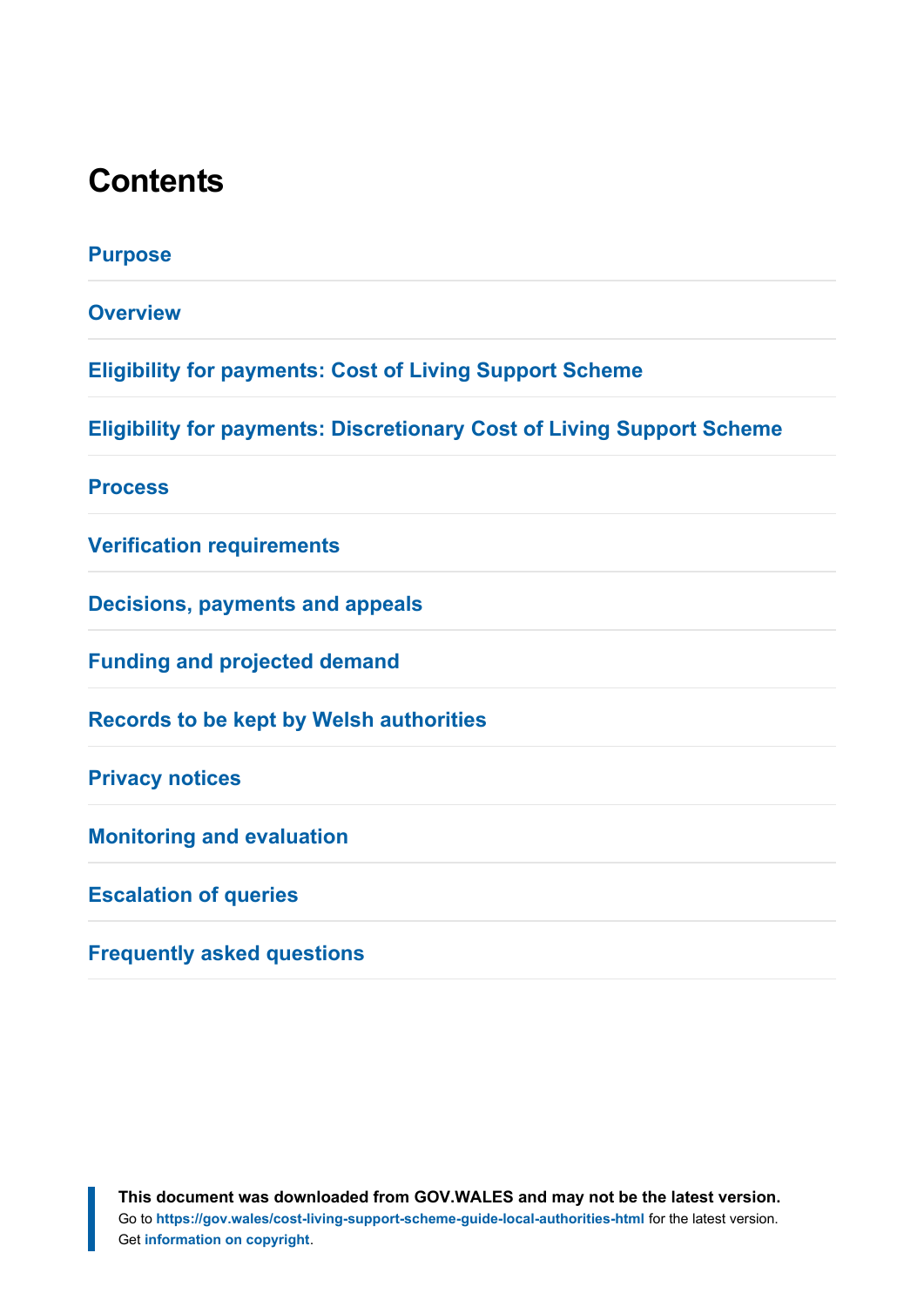# <span id="page-2-0"></span>**Purpose**

This guidance provides local authorities with information to enable them to deliver the £150 Cost of Living Support Scheme (COLSS) and a Discretionary Cost of Living Support Scheme (DCOLSS) on behalf of the Welsh Government.

The package was announced as part of the Welsh Government's Supplementary Budget on 15 February 2022.

#### <span id="page-2-1"></span>**Overview**

The Welsh Government announced a package of measures to help people with the cost of living crisis. The package includes £152m to provide a £150 cost of living payment to eligible households (the main scheme) and £25m to provide discretionary support for other purposes related to living costs.

The schemes are intended to provide immediate support as Wales recovers from the pandemic and support households to deal with the impact of increasing energy and other costs.

The Discretionary Scheme fund can be used by each local authority to support other households it considers to be in need of assistance with their living costs. Each local authority will determine its use of discretionary support as it deems appropriate to address local needs.

# <span id="page-2-2"></span>**Eligibility for payments: Cost of Living Support Scheme**

A payment of £150 can be made to a household under the main scheme if the householder(s) meets one of the following conditions.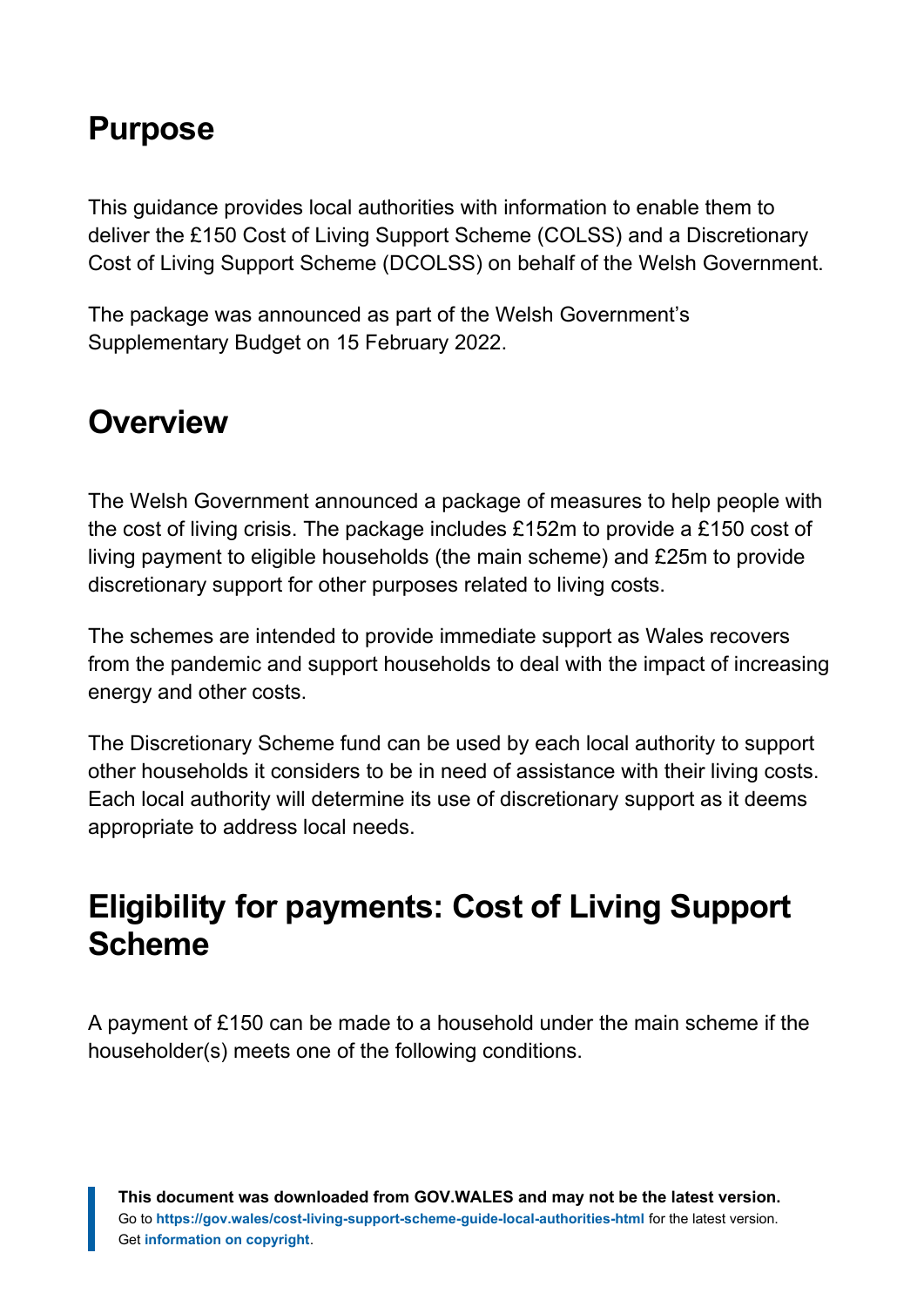#### **A: Council Tax Reduction Scheme entitlement condition**

If the householder(s) was in receipt of support through the Council Tax Reduction Scheme on 15 February 2022, they are automatically assessed as being entitled to a payment of £150 regardless of the valuation band in which their property is placed.

#### **B: Council Tax Band condition**

Households occupying properties in council tax Bands A to D are assessed as being entitled to a payment of £150 provided they satisfy all of the following criteria:

- liable for council tax on a property on 15 February 2022
- not in receipt of an exemption for that property on 15 February 2022
- living in that property as their main or primary residence on 15 February 2022
- responsible for paying the associated utility and other regularly incurred bills for that property on 15 February 2022.

Local authorities administering the scheme will be able to make the reasonable assumption that household(s) liable to pay council tax are also responsible for paying the utility and other regularly incurred bills.

Households living in properties which attract a disability adaptation band reduction are eligible for a payment, for example, a property which has been valued as Band E but which receives a disability adaptation band reduction to Band D is eligible.

Households are eligible for a payment under this scheme if their property's band as recorded in the council tax banding list on the 15 February 2022 is amended retrospectively after this date to fall within an eligible band, for example, because of a successful banding challenge made to the Valuation Office Agency (VOA) that concluded after this date. Households living in new-builds awaiting a banding from the VOA are also eligible for a payment if the band subsequently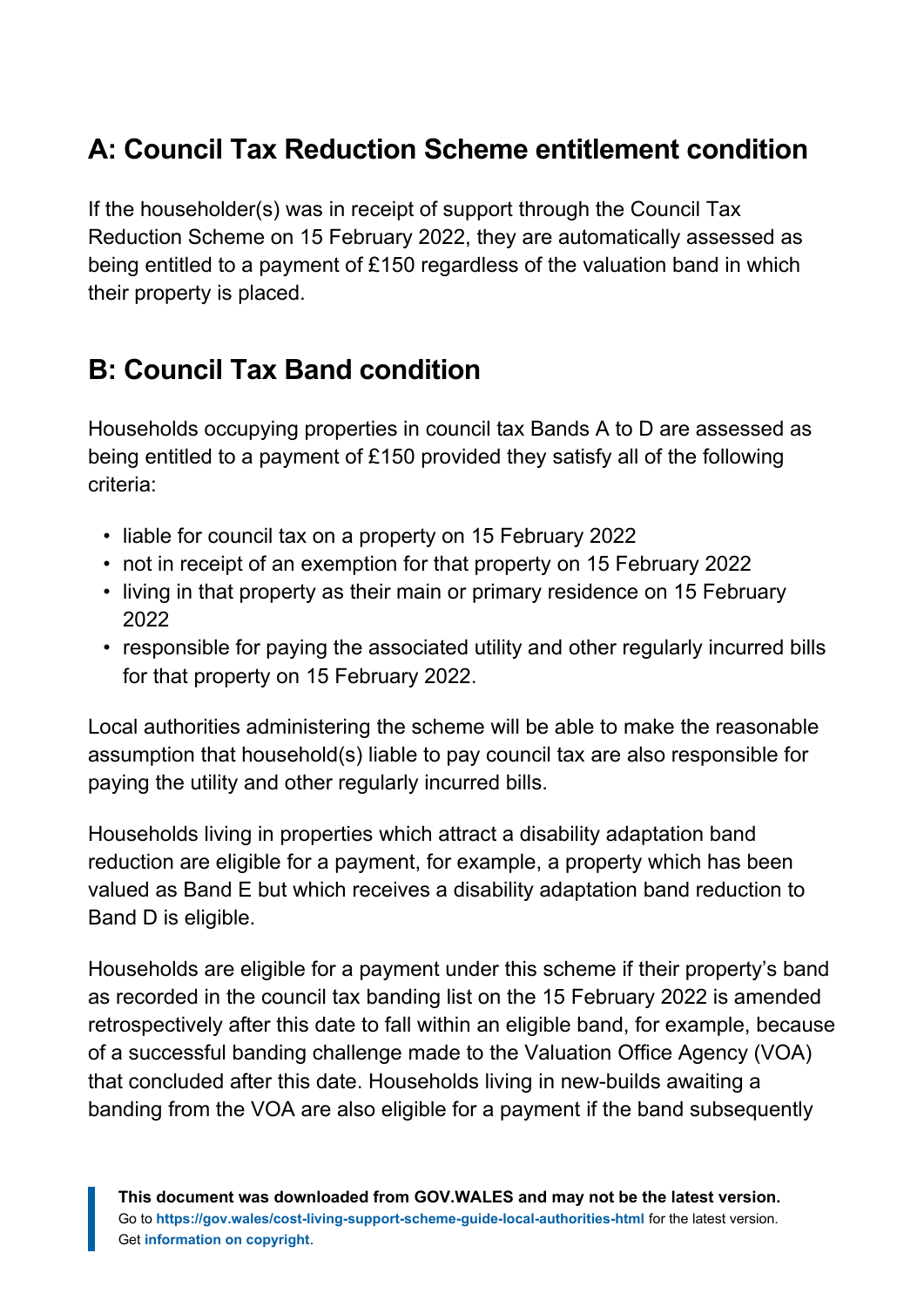allocated by the VOA, effective on 15 February 2022, meets the eligibility criteria for the scheme. Any disputes about property banding should be resolved through the VOA's usual processes. However, for operational reasons, payments will no longer be made in these respects after the scheme has closed on 30 September 2022.

#### **Each household is restricted to only one payment of £150**

Only one payment is to be made in relation to any single dwelling under the main scheme. In cases of joint and several liability, only one payment is to be made and it should be paid to the first named person on the council tax bill. Where this is not possible, local authorities have discretion to identify the most appropriate person to whom the payment should be made.

# <span id="page-4-0"></span>**Eligibility for payments: Discretionary Cost of Living Support Scheme**

In addition to supporting the eligible categories outlined above through the main scheme, each local authority may use the funding provided under the Discretionary Scheme to provide support to households it considers to be in need of assistance with their living costs. This support may take the form of a payment to a household not already covered in the main scheme, or it may cover the cost of essential services provided to the household, for example extending the provision of free school meals or meals-on-wheels.

Each local authority will determine how it utilises the available funds and some areas for consideration in the local discretionary scheme are listed below:

- Payments (or other support) may be provided to households who do not fall into one of the eligible classes A or B in the main scheme but who live in a property which is exempt from council tax, for example care leavers and people with a severe mental impairment exemption.
- Payments may be made to separately identifiable households living in

**This document was downloaded from GOV.WALES and may not be the latest version.** Go to **<https://gov.wales/cost-living-support-scheme-guide-local-authorities-html>** for the latest version. Get **[information on copyright](https://gov.wales/copyright-statement)**.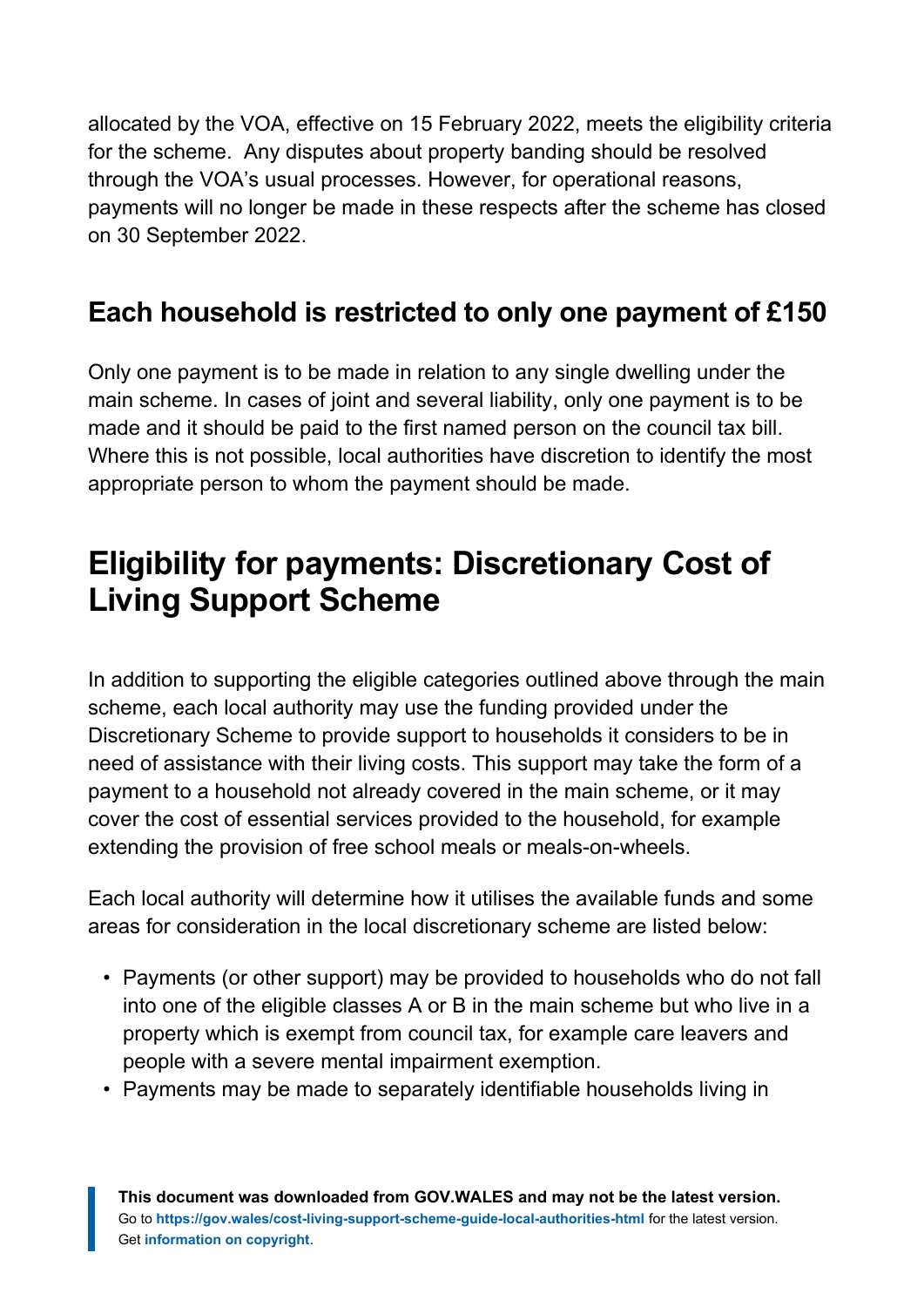Houses in Multiple Occupation (HMOs).

• Households who are receiving housing support services and/or are living in temporary accommodation or a refuge may be awarded a payment.

Check your local authority's website for more information on how the Discretionary Scheme will operate in your area.

#### **[Find your local authority](https://gov.wales/find-your-local-authority)**.

The supplementary nature of this scheme recognises that these households may be more difficult to identify and may require the exercise of a local authority's discretion in determining whether a household should be eligible for support.

The authority will also have discretion to award a reduced amount or pay by instalments if it considers making a full payment would not be in a household's best interests or that it might compromise their welfare.

It is recognised that payments or the provision of other support to such households may be more readily administered by specialist services within the local authority e.g. social services, homelessness services, educational support services etc. separately from the administration of payments based on council tax records.

# <span id="page-5-0"></span>**Process**

Local authorities will use existing council tax databases to identify households eligible for a payment under the main Cost of Living Support Scheme. They hold all the property information on valuation bands needed to select the relevant cohort for support. If current bank details are held by the local authority for direct debit payment, and the authority is satisfied that the data is correct, they may make a payment to the relevant bank account.

Local authorities are also asked to identify eligible households from existing Council Tax Reduction Scheme (CTRS) caseload data. Where the authority is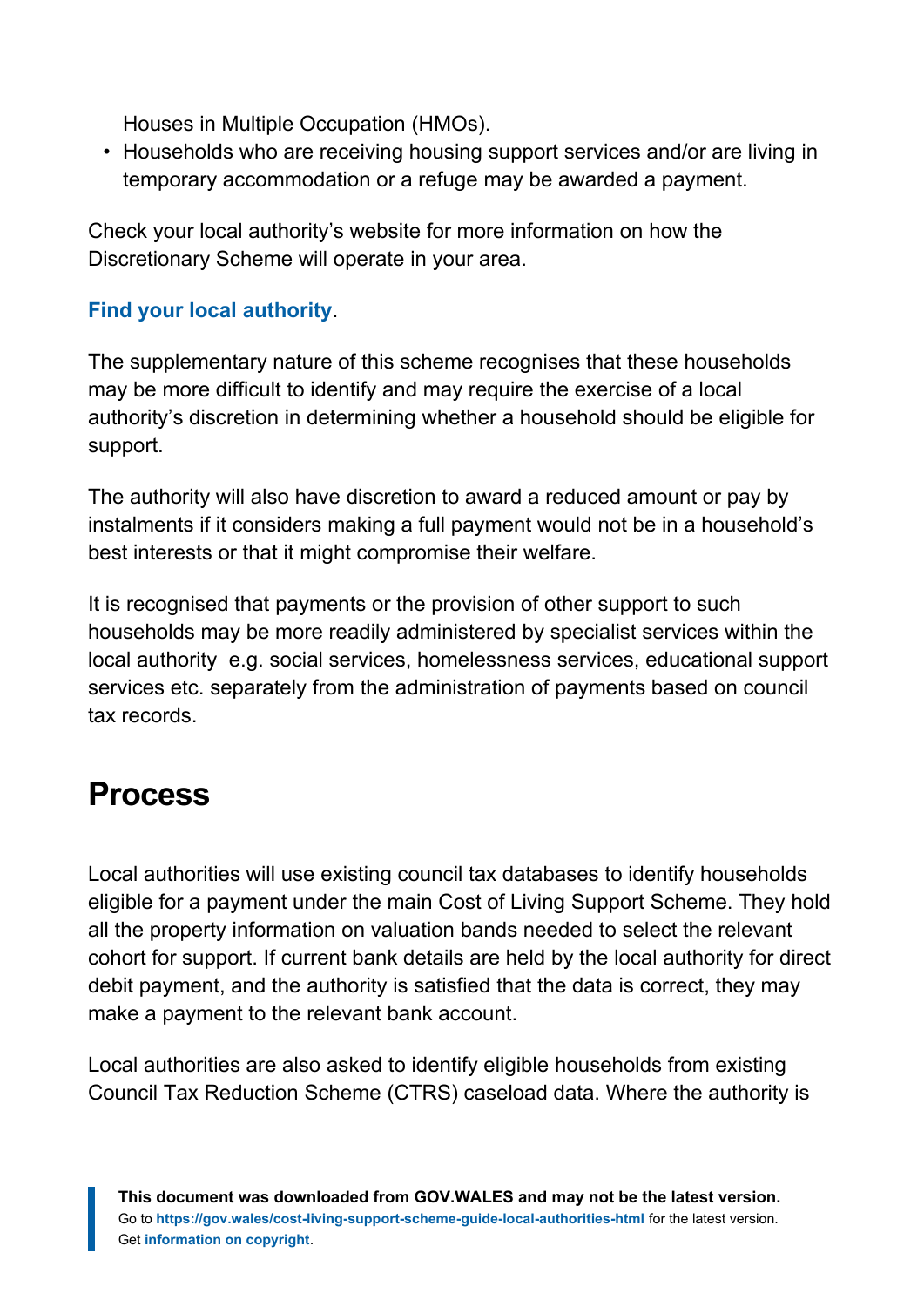satisfied that it holds current bank details, again it may make a payment to the relevant bank account.

There will however be many households who appear to be eligible for the £150 payment but for whom all the necessary information is not held. People in this group will be required to complete a registration form to provide the authority with the required information. Each local authority will be responsible for providing its own registration form in whatever format it considers appropriate. The Welsh Government will work with local authorities to design a 'model' form for this purpose.

Responses to the registration must be completed by 5.00pm on 30 September 2022.

#### **Accessibility requirements**

Authorities will need to ensure the registration form, and any local awarenessraising materials are accessible. They will also need to provide information in Welsh and English and support customers who have difficulty using online facilities.

# <span id="page-6-0"></span>**Verification requirements**

#### **Verification of identification**

It is anticipated that the information provided through the registration process and/or already recorded as part of council tax records or Council Tax Reduction Scheme data will be sufficient to validate identification of the householder(s) (and their partner). Authorities can decide to implement more stringent verification checks according to their risk appetite and these should be clearly stated within the content of the registration process.

To prevent authorities from having to undertake verification of associated property costs for all applicants, it has been agreed that if a householder (or their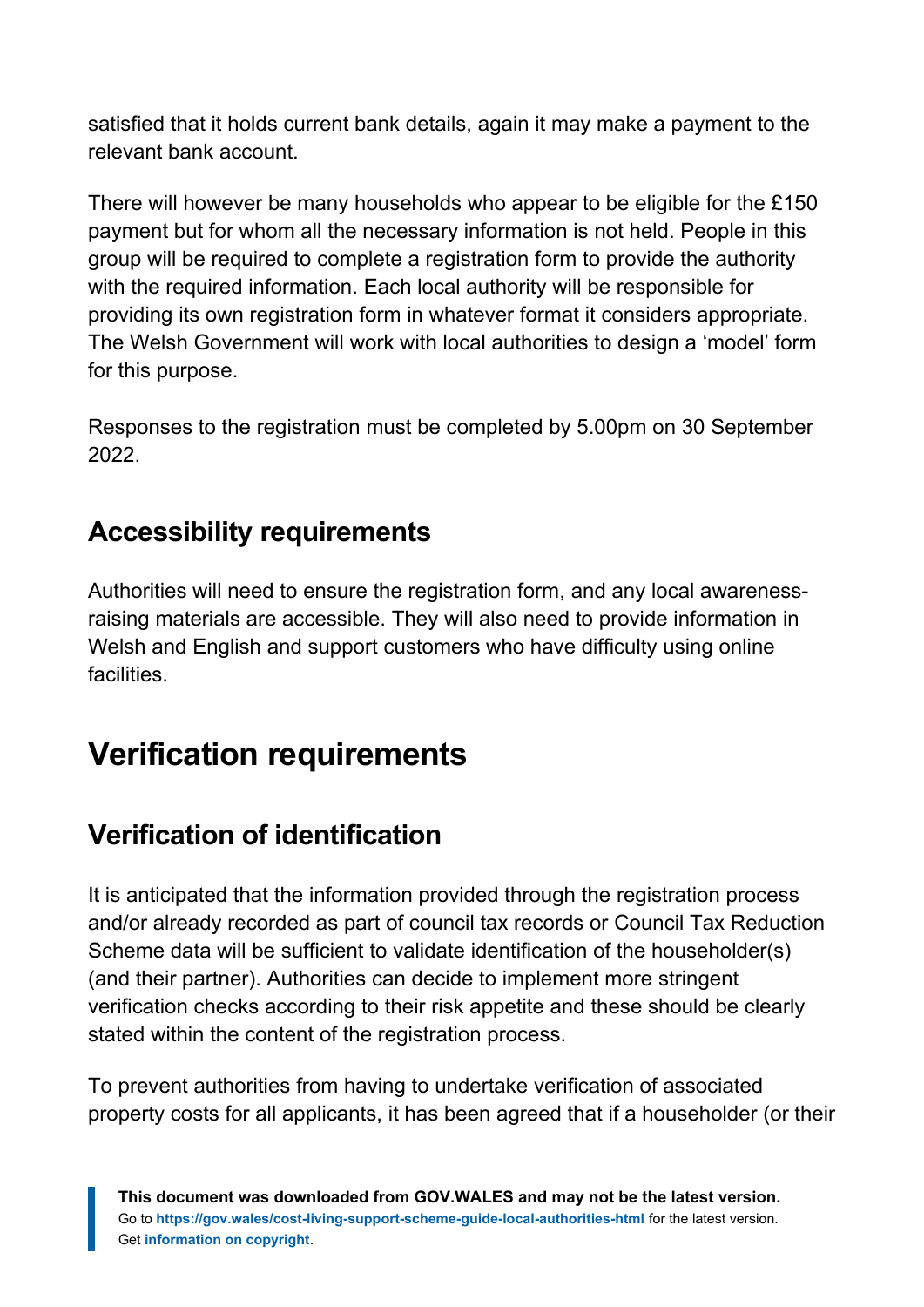partner) is liable for council tax and in occupation of the property, this can be accepted as proof that they and/or their partner are responsible for paying the associated bills.

The Welsh Government accepts that there is very small risk that a householder (or their partner) could be liable for council tax but not be responsible for paying the utility bills. This risk would not justify undertaking verification of such liability for all payments and would be mitigated in part by the householder's declaration that they are the utility bill payer as part of the registration process, where such registration is required.

It is also acknowledged that there are some situations where the person(s) liable to pay the associated utility bills may not be liable for council tax. Such households could be considered for support under the Discretionary Scheme.

#### **Checking that the householder or their partner has not already received a payment under the scheme**

The main scheme is intended to provide one-off support to each eligible household although additional support may be provided under the Discretionary Scheme to households which have received support under the main scheme. Authorities will need to ensure that they have mechanisms in place to prevent duplicate payments unintentionally being made to households where they or their partner have already received a payment from the authority under the scheme either as a single person or as part of the same or a different household.

# <span id="page-7-0"></span>**Decisions, payments and appeals**

#### **Decisions**

An award made under the Cost of Living Support Scheme is not a crisis payment or an income replacement. For this reason, there is no specific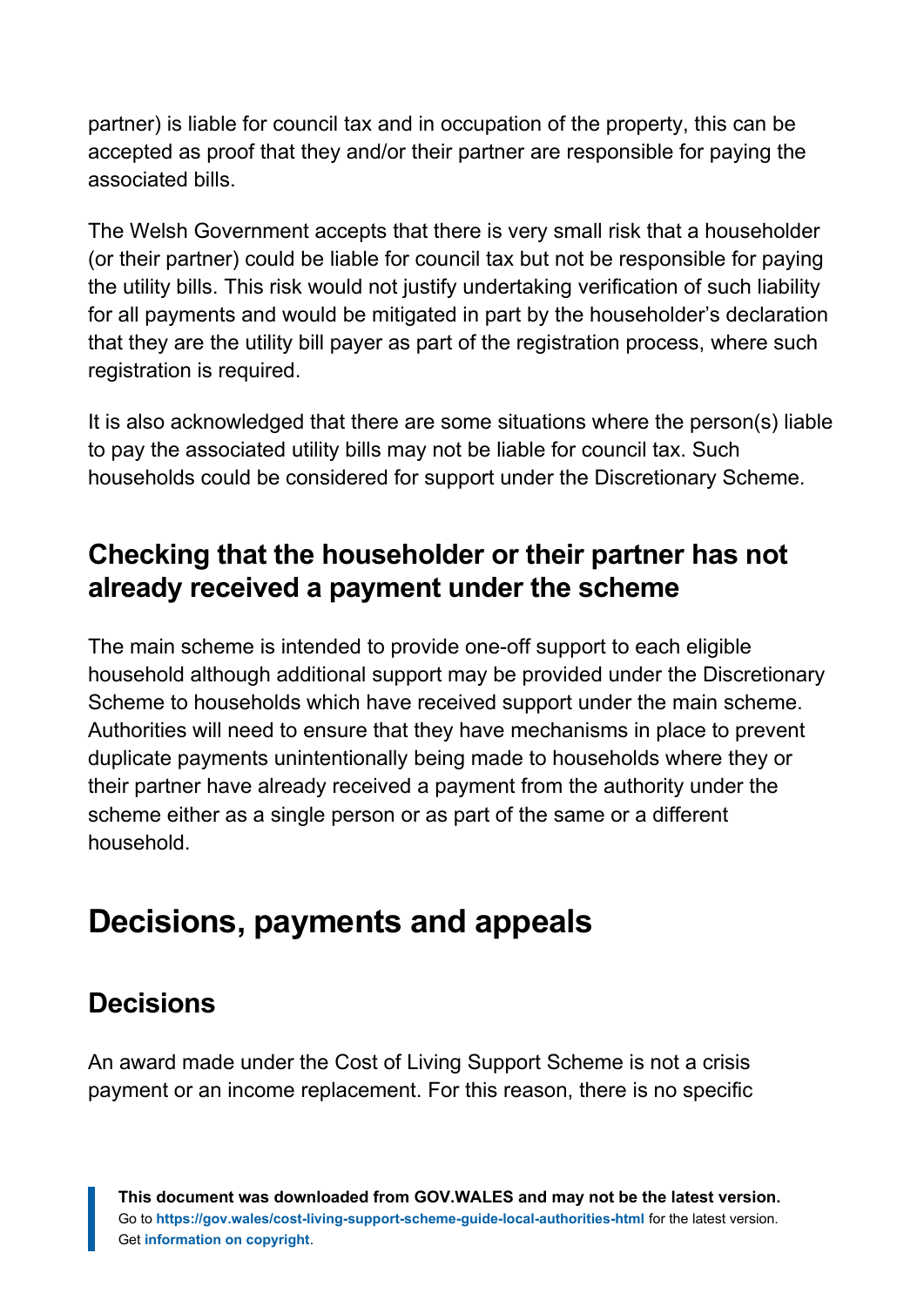timeframe for making decisions. However, decisions must be made promptly to facilitate payments as soon as possible. A suitable time window will be determined for operational purposes.

#### **Payments**

Authorities are encouraged to provide payments to eligible households in a timely manner and payments should be made as soon as practically possible after a decision to pay has been made.

Payments under the main scheme should be made as a single payment of £150 to the bank account details available or provided on registration. It is recognised that some authorities may wish to make the payments by cheque or other method. Therefore, local authorities have discretion to choose how this support is delivered to each eligible household in order to best ensure speedy delivery.

Each recipient should receive a letter, email, or a text message to confirm that they are eligible and that their payment has been processed.

## **Appeals**

There is no right of appeal against any decision not to award a payment. People who are declined a payment will not be eligible because they do not meet the eligibility criteria. However, it would be good practice to outline the reason for refusal and make it clear that people can resubmit information if it was incorrect.

#### **Impact on tax and benefits**

The DWP has confirmed that payments made under Local Welfare Provision are disregarded in the assessment of Income Support, Income Based Job Seekers Allowance (JSA) and Income Related Employment and Support Allowance (ESA), so these will not be affected. Universal Credit claimants will not experience any change in entitlement as a consequence of receiving a payment under this scheme.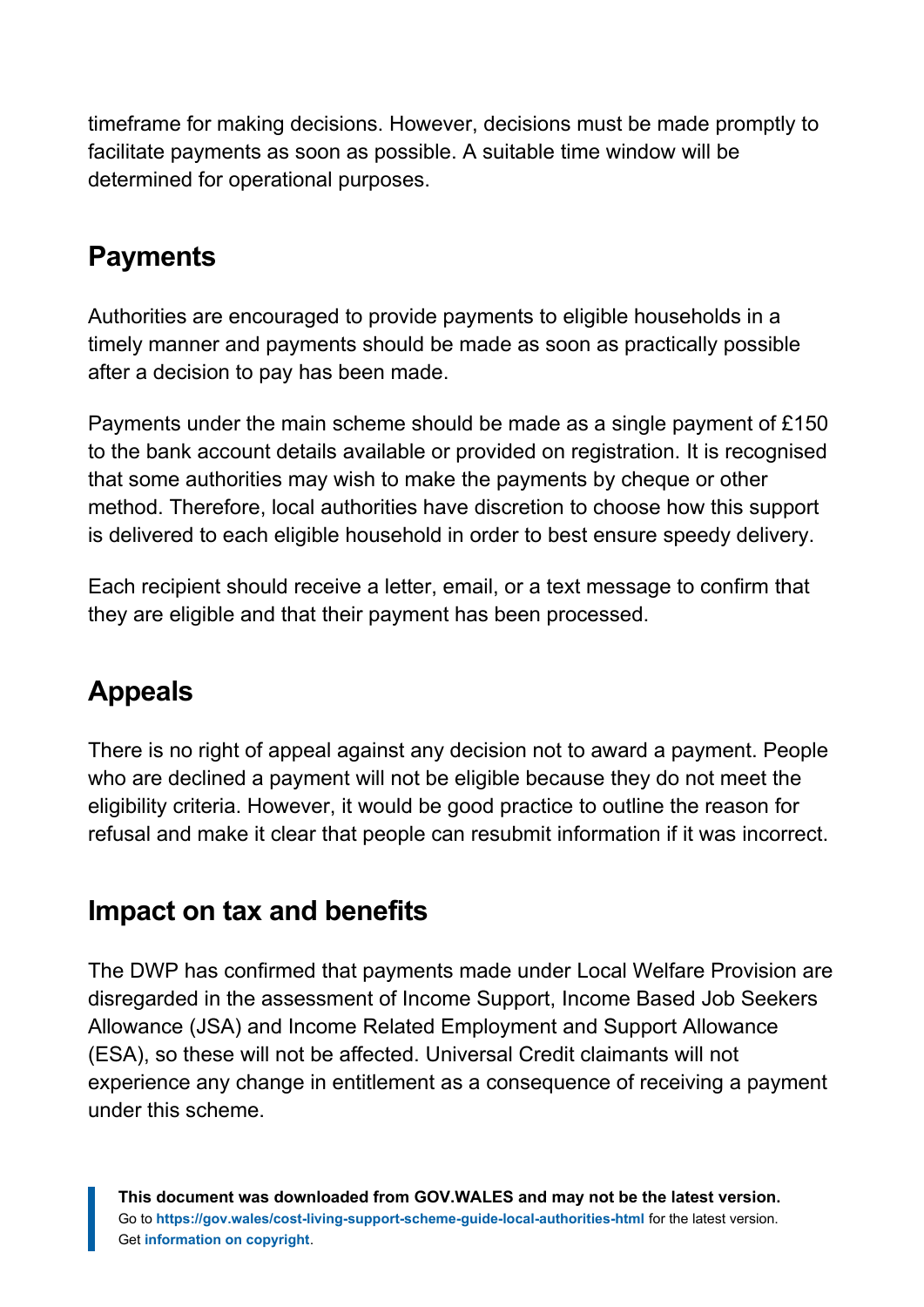HMRC has confirmed that the payment of £150 would be made as Local Welfare Provision and is not taxable. As a result, authorities will not need to provide details to HMRC of the payments made under this scheme.

As this payment is classed as Local Welfare Provision, it will also be disregarded as income for the purposes of assessing entitlement to the Council Tax Reduction Scheme.

# <span id="page-9-0"></span>**Funding and projected demand**

#### **Funding**

As outlined above, a total of £177m of funding has been identified for the Cost of Living Support Scheme and the Discretionary Scheme. It has been noted that there will be large volumes of cases where the local authority will not hold all the relevant information to make payment and will have to ensure the scheme is available to all households identified as eligible.

#### **Projected demand**

The Welsh Government has identified around 740,000 properties currently in council tax Bands A to D.

There are also around 273,000 properties that are in receipt of support under the Council Tax Reduction Scheme, including 18,600 in Bands E to I.

To assist authorities with resource planning, more detailed calculations of expected volumes for each authority will be provided.

Authorities will be required to baseline a starting position for the delivery of the scheme by extracting the volumes of eligible properties from council tax and council tax reduction scheme databases.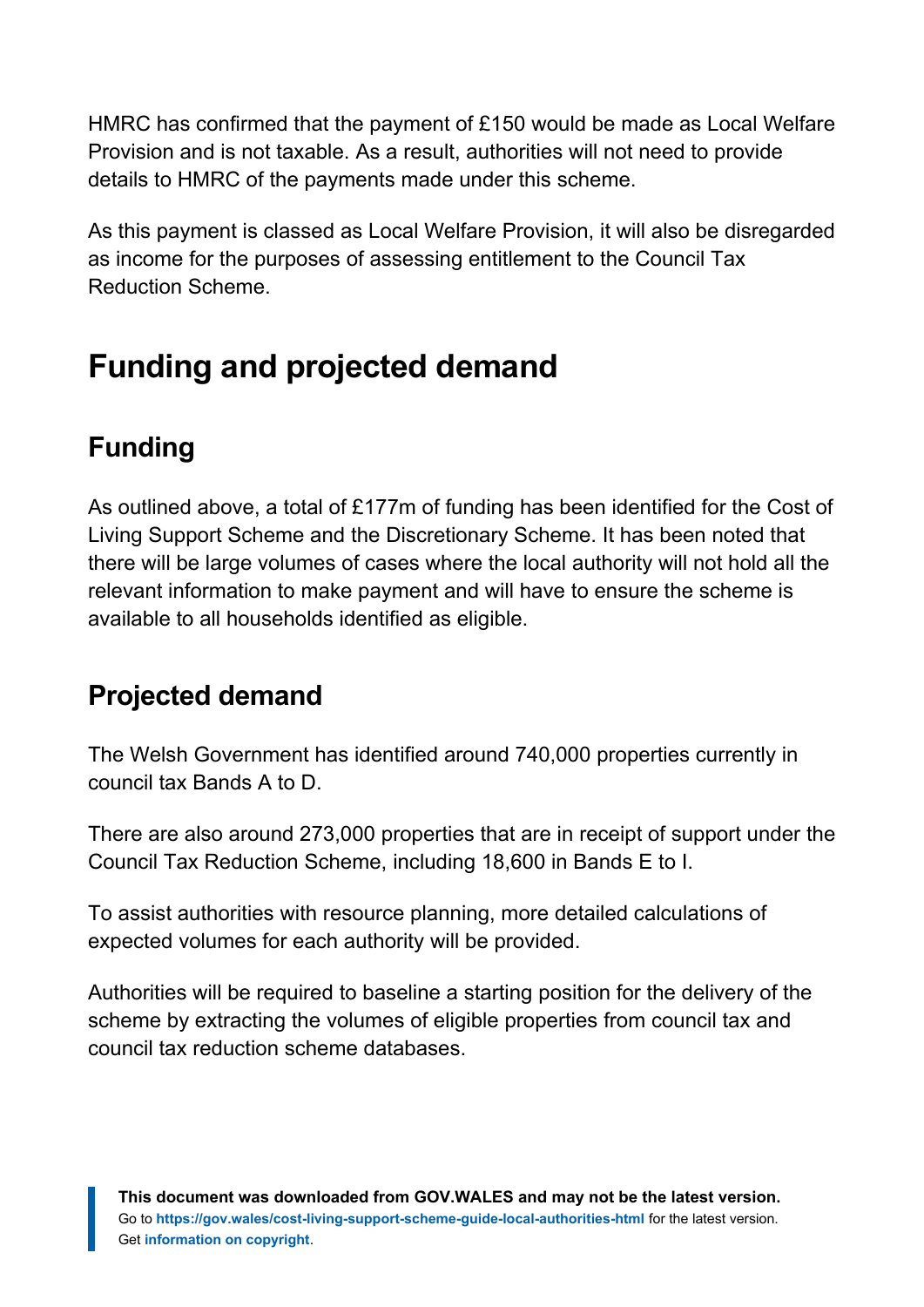# <span id="page-10-0"></span>**Records to be kept by Welsh authorities**

Authorities should provide requested information to the Welsh Government to allow for reporting on the delivery of the Cost of Living Support Scheme. This information should include:

- number of properties identified in each of the property bands A to D
- number of CTRS properties in Bands E to I
- number of households eligible
- number of registration requests
- number of payments made
- breakdown of the categories under which they have been paid.

The frequency of returns will be monthly.

# <span id="page-10-1"></span>**Privacy notices**

As the data processors, authorities are advised to update privacy notices to indicate that they are processing Cost of Living Support Scheme payments.

#### Read our **[privacy notice](https://gov.wales/website-privacy-policy)**.

## <span id="page-10-2"></span>**Monitoring and evaluation**

The Cost of Living Support Scheme will be monitored, and evaluations shared with Welsh Government officials and authority scheme contacts. Updates will be provided to Welsh Ministers as required.

This will include reporting on the number of households supported under the scheme, overall expenditure and an overview of any issues experienced in relation to the administration of the scheme.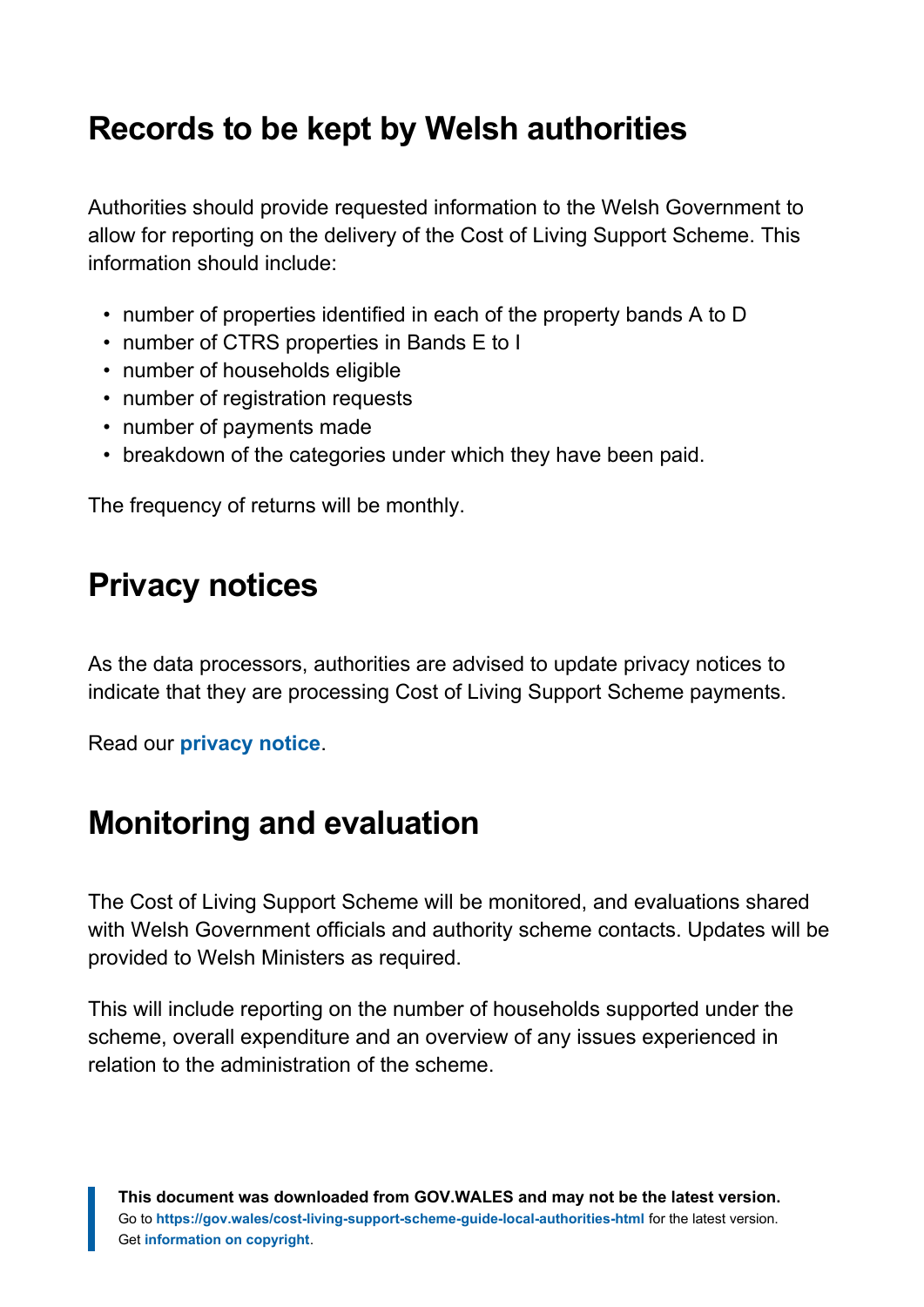# <span id="page-11-0"></span>**Escalation of queries**

Queries in relation to the scheme should be directed as follows:

- All disputes relating to the award/non-award of payment should be addressed to the relevant local authority.
- Issues relating to the overall principles of the main Cost of Living Support Scheme should be addressed to the Welsh Government via the Welsh Local Government Association.

# <span id="page-11-1"></span>**Frequently asked questions**

#### **If authorities can identify eligible households and have current bank details for them, can the Cost of Living Support Scheme payment be made without the need for confirming details?**

Yes provided the local authority has satisfied its own requirements.

#### **There will be groups of low-income households who are not liable for council tax. Why have these not been included as eligible for the scheme?**

This scheme is intended to provide support to those easily identifiable through the use of council tax data. A Discretionary Scheme is also being provided to assist households who are not liable to pay council tax.

Households can also apply to the **[Discretionary Assistance Fund](https://gov.wales/discretionary-assistance-fund-daf)** if they are experiencing financial hardship.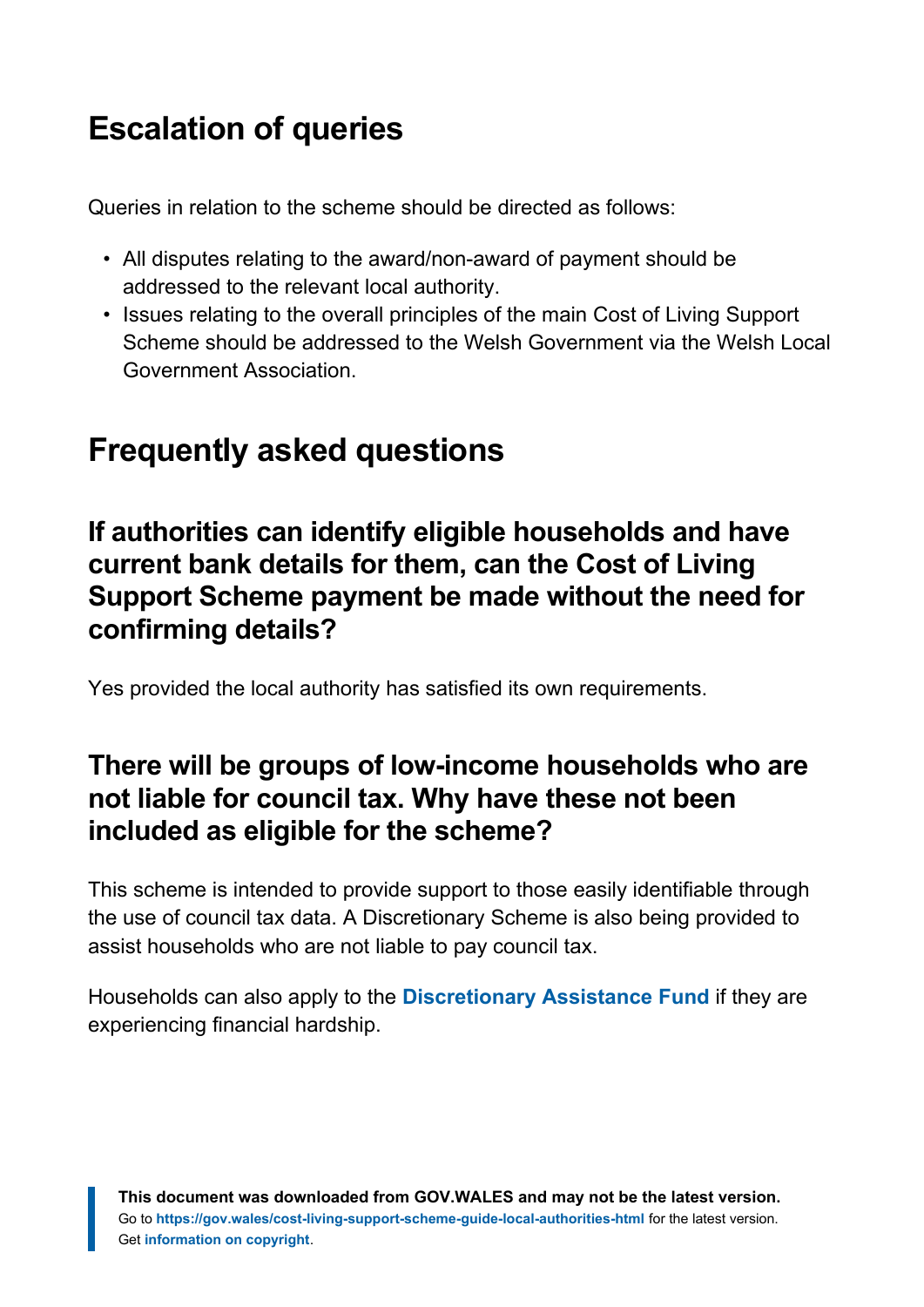#### **Will the £150 payment affect means-tested benefits?**

The DWP has confirmed that payments made under Local Welfare Provision are disregarded in the assessment of Income Support, Income Based JSA and Income Related ESA so these will not be affected. For Universal Credit claimants, there is no such provision but as there is no period attached to the payment, it will count as capital and claimants may need to report this to the DWP if their capital is over £5,800.

#### **A householder(s) who has their main residence in England has applied to the scheme for their second property in Wales. They are liable for paying council tax and are responsible for paying the fuels bills at the property, are they eligible for a payment?**

No. The scheme is there to support households in their primary residence only.

#### **A householder(s) owns two homes in Wales, are they eligible for assistance through the scheme?**

Only in respect of the property they inhabit as a primary residence (if they do occupy one of these properties as their primary residence).

#### **A householder(s) lives in a Band E property but receives a Disability Band Reduction which drops the charge to that of a Band D property, are they eligible?**

Yes. The revised band is used in eligibility for this scheme.

#### **Is there a target date by which payments should be**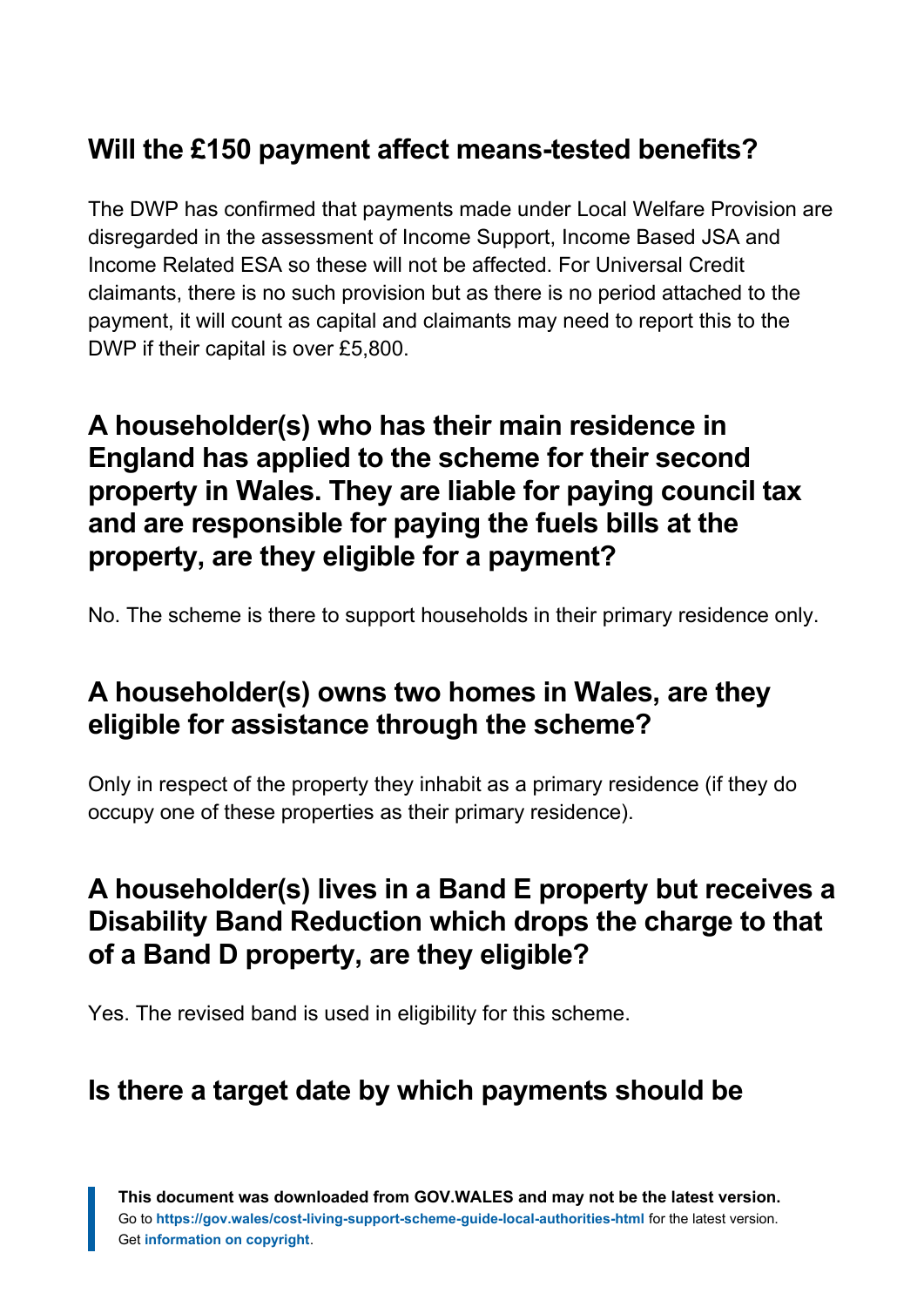#### **made?**

No. Authorities are encouraged to make payments in a timely manner and as soon as practically possible after a successful decision.

#### **Can a householder(s) appeal against a decision not to award a payment under the Cost of Living Support Scheme?**

No. There is no right of appeal against a decision not to grant a payment as a refusal will arise because the household does not meet the conditions of the scheme. Authorities should look to reconsider cases where new information may change the outcome, for example, where a property is retrospectively listed as liable for council tax.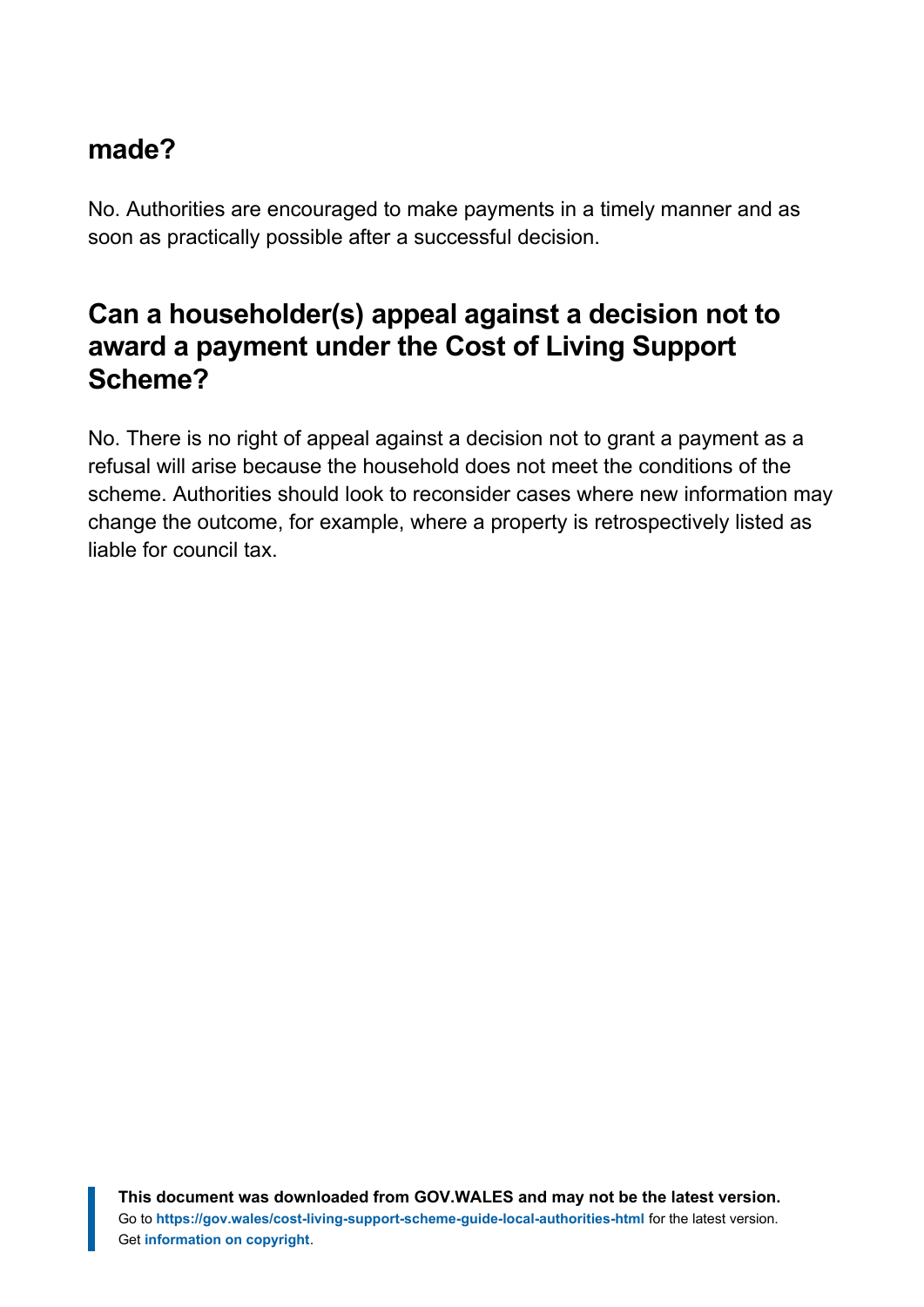# **About this document**

This document is a copy of the web page **[Cost of Living Support Scheme:](https://gov.wales/cost-living-support-scheme-guide-local-authorities-html) [guide for local authorities](https://gov.wales/cost-living-support-scheme-guide-local-authorities-html)** downloaded.

Go to **[https://gov.wales/cost-living-support-scheme-guide-local](https://gov.wales/cost-living-support-scheme-guide-local-authorities-html)[authorities-html](https://gov.wales/cost-living-support-scheme-guide-local-authorities-html)** for the latest version.

This document may not be fully accessible, for more information refer to our **[accessibility statement](https://gov.wales/accessibility-statement-govwales)**.

Get **[information on copyright](https://gov.wales/copyright-statement)**.